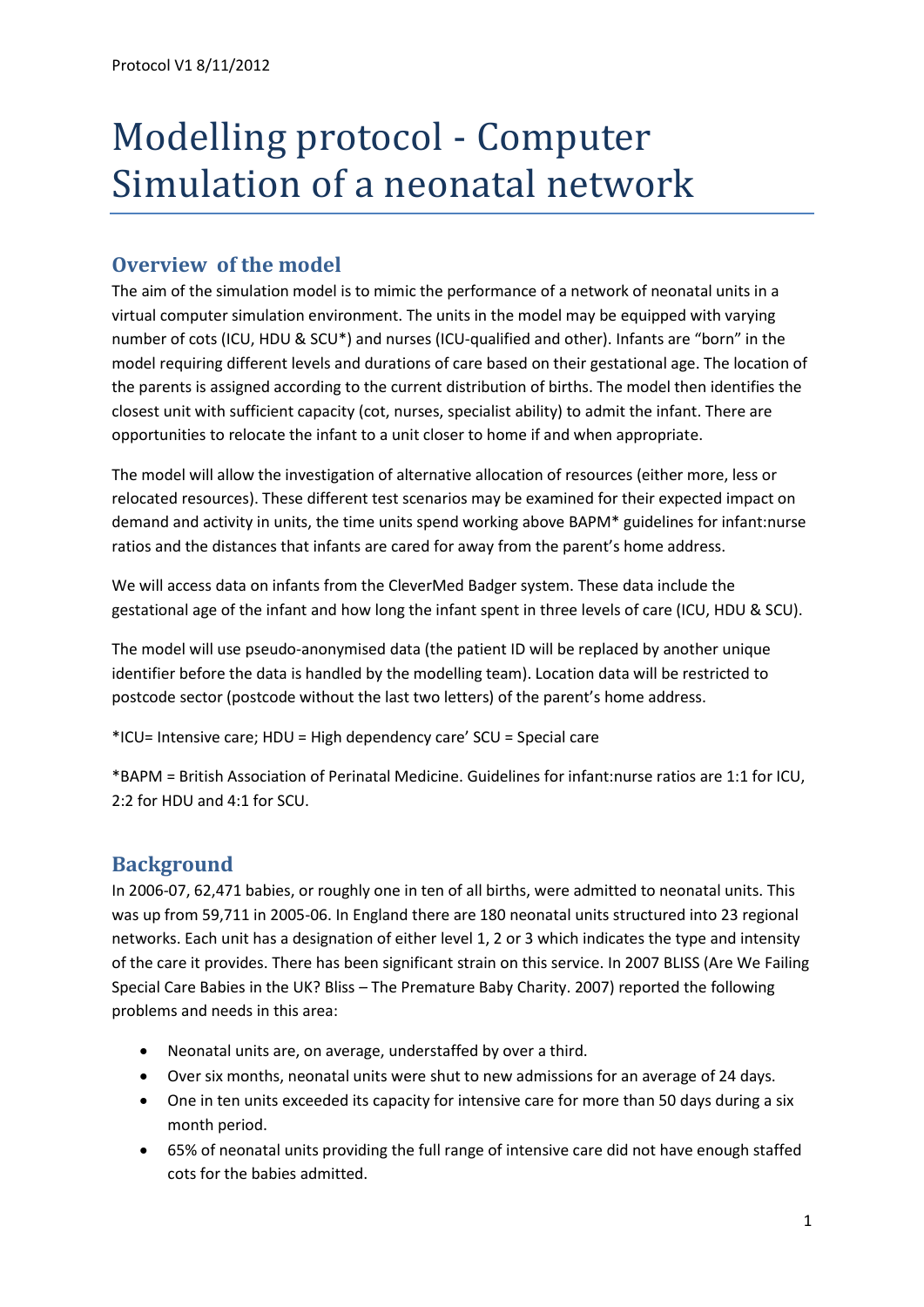- A quarter of twins or triplets were reported to be cared for in separate hospitals.
- A common consequence of the lack of staffed cots is that babies need to be transferred elsewhere.

Worryingly there is evidence to show that the mortality rate is increased as units become overstretched (Tucker, J., et al., Organisation and delivery of perinatal services. BMJ, 2004. 329, 730- 2). In addition to units having to sometimes run at over-capacity, over a 10 year period in the former Trent Health Region, 23% of transfers were found to be inappropriate (Cusack, J., D. Field, and B. Manktelow, Impact of service changes on neonatal transfer patterns over 10 years. Arch Dis Child Fetal Neonatal Ed, 2007. 92: p. F181–F184). Transfers of infants is inherently dangerous with critical incidents occurring in about 15% of transfers (Moss SJ, Embleton ND, Fenton AC. Towards safer neonatal transfer: the importance of critical incident revier. Arch Dis Child. 2005;2005:729-32). It is possible that a model that predicts performance across a network may aid in reducing the number of unnecessary transfers made.

In 2003 a Department of Health report highlighted the limited information on the possible options for matching the available, and potentially available, workforce to the possible service models and configurations. Since then there has Page 17 been considerable data collection (e.g. the TIMMS neonatal data set) but this information has not been used to provide tools for analysis, planning and optimisation of configurations of services. In 2007 a further Department of Health report ("Caring for Vulnerable Babies: The Reorganisation of neonatal services in England") stated there was a need for commissioners and networks to coordinate the commissioning of neonatal and maternity services: This should include undertaking strategic needs assessments for the local population, taking standards set by professional bodies into account and addressing the blockages in networks which prevent efficient in-utero transfers. The same report highlights that this is an area where demand has continued to increase, suggesting needs for improved planning of services will be sustained long into the future: Year on year increases in birth rates and improvements in survival rates have placed increasing pressure on the capacity of neonatal services and led to some instances of babies being transferred long distances to receive definitive care.

Computer simulation has the potential to allow for a detailed study of how changing quantity and location of resources (cots and nurses) affects the performance of a network of neonatal units as a whole.

This project has now been endorsed by the BAPM, who recognise the pressing need for robust capacity modelling in this environment: "The British Association of Perinatal Medicine (BAPM) has looked at the outline proposal for this research programme. The need for robust capacity modelling that can deal with the complexity of neonatal care based around networks has been pressing for at least 10 years. Any programme that delivers a model applicable to across the UK and the complexity of service models will have immense value to commissioners and providers of neonatal care in planning the right capacity in the most appropriate locations to deliver best care. BAPM supports the need for development of capacity modelling in neonatal care". Bryan Gill, President of BAPM

## **Hospitals covered in research**

Data (accessed by Allex Allwood, Plymouth, from the Clevermed Badger system) from the following hospitals will be used in the model: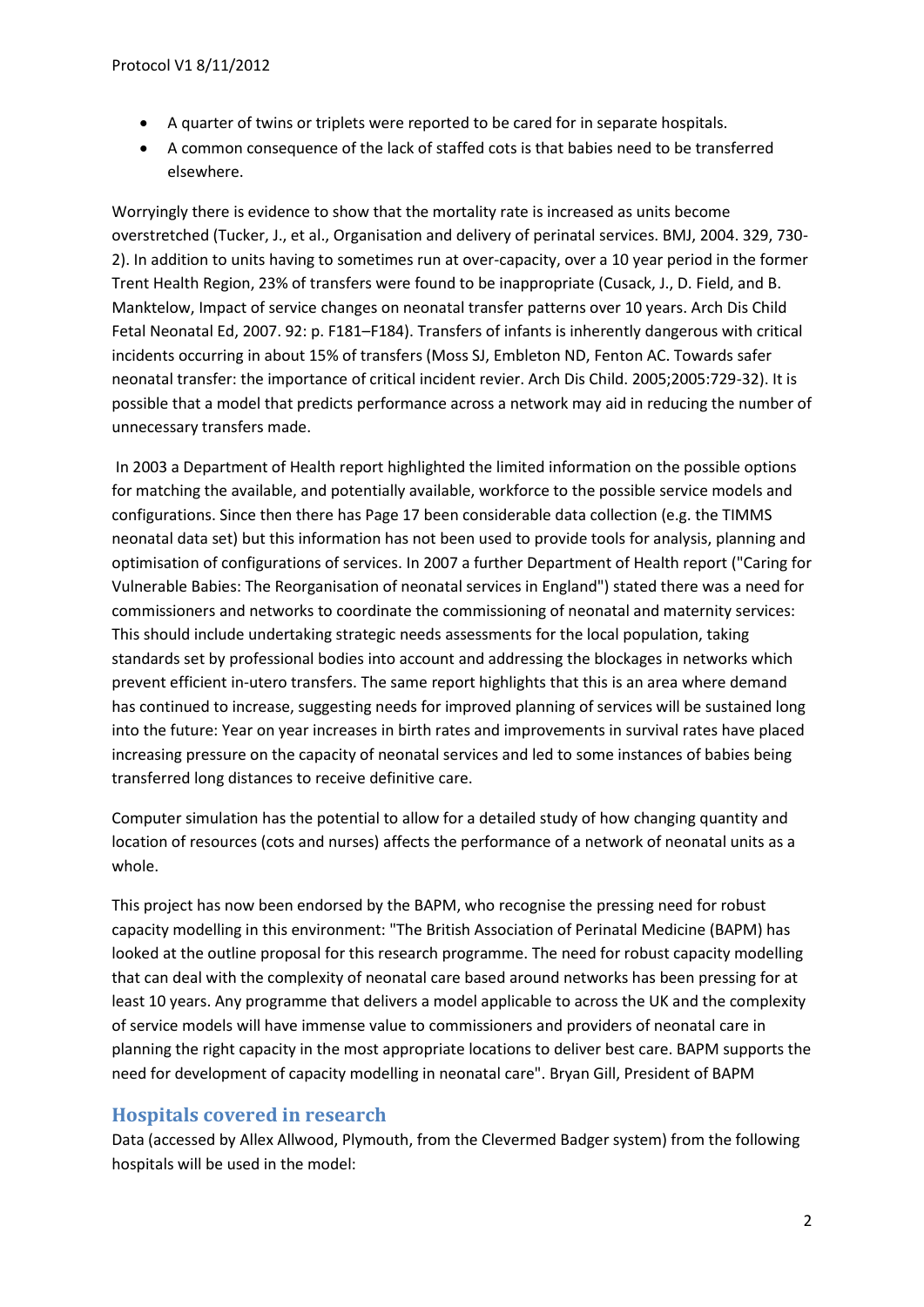- Plymouth Derriford Plymouth Hospitls NHS trust
- Truro Royal Cornwall Hospitals NHS Trust
- Barnstaple The Northern Devon Healthcare NHS Trust
- Exeter Royal Devon & Exeter NHS Foundation Trust
- Torbay South Devon Healthcare NHS Foundation Trust

## **Research methodology**

The model is based on discrete event simulation. In this type of simulation each infant exists as an independent object in the model and has associated details (such as gestational age at birth, entry level of care, home hospital, etc). The simulation runs through time and takes into account the variability experienced in the system (e.g. random occurrence of births with varying needs, fluctuating availability of staff). The simulation is animated; infants may be seen in different levels of care at each hospital and can be seen being transferred between hospitals when necessary. Each hospital of a network will be presented in the model. For each hospital the number of cots and the highest level of care each cot is capable of supporting will be specified. Care levels will be classified by Intensive Care, High Dependency Care and Special Care. These will be defined by the interventions being carried out and the level of nursing support required (according to BAPM guidelines). Though some hospitals may class levels of care slightly differently we will aim for a consensus and will be transparent about how the model has classified the level of care. Additionally each unit may have further limitations such as the gestational age they may support or specialist interventions that are not possible in a particular unit (surgery for example may only be possible in one unit in a network, or infants may have to go outside of the network for surgery). Each unit will have a specified number of nurses. Infants are born at random in the hospitals in the model requiring care (it is possible to have hospitals with births but with limited or no neonatal care facilities). The distribution of gestational age and level of care initially required will be as observed in the historic data set. The model then seeks to find a suitable cot in the following example order (rules may be changed):

- Cot in hospital of birth (or preferred hospital where hospital of birth has no neonatal care facilities).
- Closest available cot in network.
- Closest cot outside of network.

In order for a hospital in the model to accept an infant there must be an available cot capable of the level of care required and sufficient nursing staff. Infants stay at a defined level of care for a given time (sampled from a distribution based on their gestational age) before transitioning to another level of care or exiting the network. There are opportunities to move infants closer to their home hospital when space becomes available.

A proof of concept model has been developed. The data used in the proof of concept came from an old Excel-based DoH model. Though people have expressed doubts about the quality of data in the DoH spreadsheet it was sufficient to indicate that modelling of a neonatal network in Simul8 could be achieved.

## **Data requirements**

The following data will be obtained from the data sets used).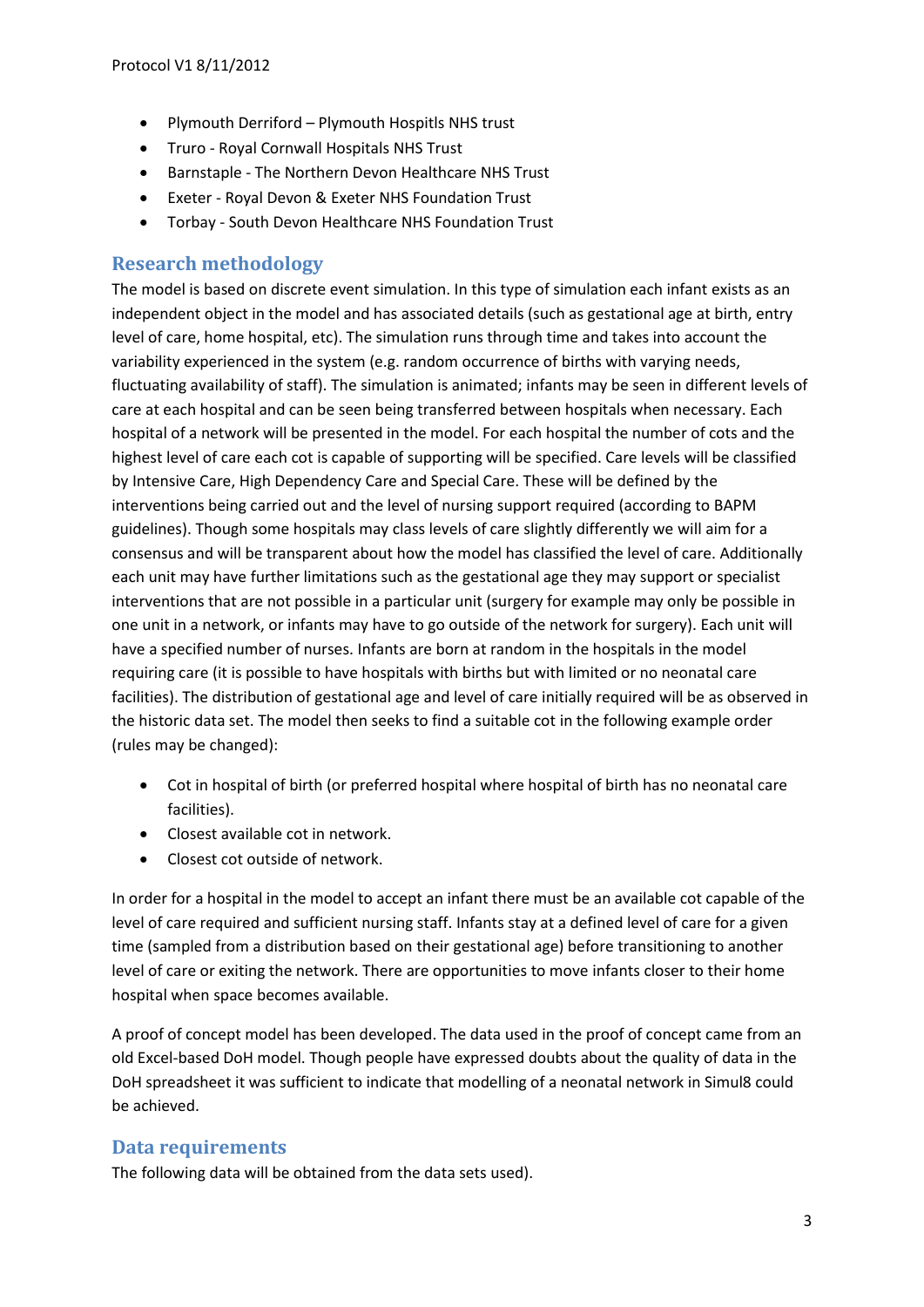- Number of births at each hospital requiring neonatal care
- Number of ICU, HDU & SCU cots at each hospital
- Number of nursing staff at each hospital (including ratio of qualified in speciality and nonqualified in speciality). Model will allow for 'base case' and also for maximum flexed resourcing at peak demand.
- Earliest gestational age that may be treated at each hospital
- Location of each hospital (used to find nearest available cot)
- Network affiliation of hospital (the model will combine multiple networks if required)
- Estimated cost of nurses & cots
- Distribution of weight/gestational age of babies requiring care
- Entry point (ICU, HDU, SCU) of babies according to weight/gestational age
- Length of stay in ICU, HDU, SCU and next destination according to weight/gestational age
- % twins in care
- Target nurse:cot ratios for ICU, HDU & SCU cots (using BAPM standards)
- Maximum permitted over-utilisation of nurses before closure of unit to new infants (ICU, HDU & SCU will be applied as defined in the BAPM 2011 Categories of Care guidelines).

30 months of data will be used (24 months as a training set of data, and 6 months as a test-set to compare model output to actual data not used to train model).

The following outputs will be provided by the model:

- ICU, HDU & SCU cot utilisation at each hospital and in network
- Staff utilisation at each hospital and in network, and % time over BAPM guidelines
- % of time that hospital/network is closed to further ICU, HDU or SCU admissions
- Number of ICU, HDU & SCU episodes at each hospital
- % of demand met locally or and in network (and average distance when displaced)
- Number of transfers required (and total miles of transfers) within or outside of network; this will include number of transfers that are potentially *in utero*.
- % episodes when no cot available (and average wait when this happens)
- Number of episodes where infant in higher grade cot (e.g. HDU care infant blocking a ICU cot)
- Costs of additional cots/nurses
- Number of infants cared for at hospital of birth

## **Data anonymisation**

The model will use pseudo-anonymised data (the patient ID will be replaced by another unique identifier before the data is handled by the modelling team). The linking data will be kept within the NHS (with Dr Alex Allwood, Data lead for the Peninsula neonatal network).

Location data will be restricted to postcode sector (postcode without the last two letters) of the mother's home address. A post-code sector typically contains a population of 5,000-15,000.

## **Data analysis**

Model outputs will be key performance indicators such as staff & cot utilisation, % time working above BAPM guideline capacity, % time unit closed, number of transfers within or outside of network, projected costs above/below current spend.